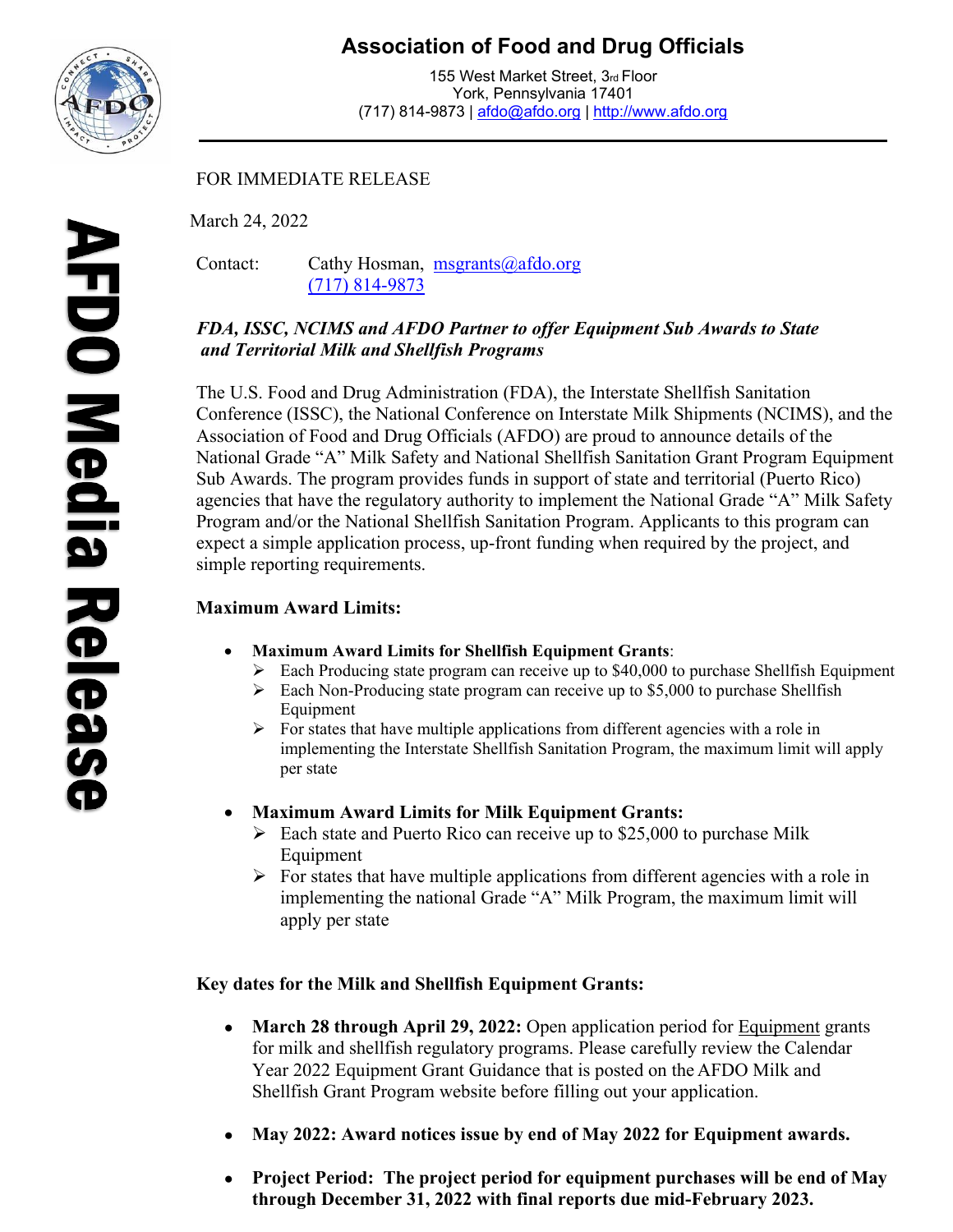# **Association of Food and Drug Officials**



155 West Market Street, 3rd Floor York, Pennsylvania 17401 (717) 814-9873 | [afdo@afdo.org](mailto:afdo@afdo.org) | [http://www.afdo.org](http://www.afdo.org/)

Agencies that applied for and/or were previously awarded funds are eligible to apply again for the new funding year.

### **How to Apply for Funding**

To stay informed of the latest developments on this funding opportunity and to find more information about it, visit the AFDO Milk and Shellfish Grants website at: [afdo.org/grants/msgrants](http://www.afdo.org/msgrants) The website will have the most up-to-date information about this grant program. To access the grant portal visit **msgrants.fluxx.io**